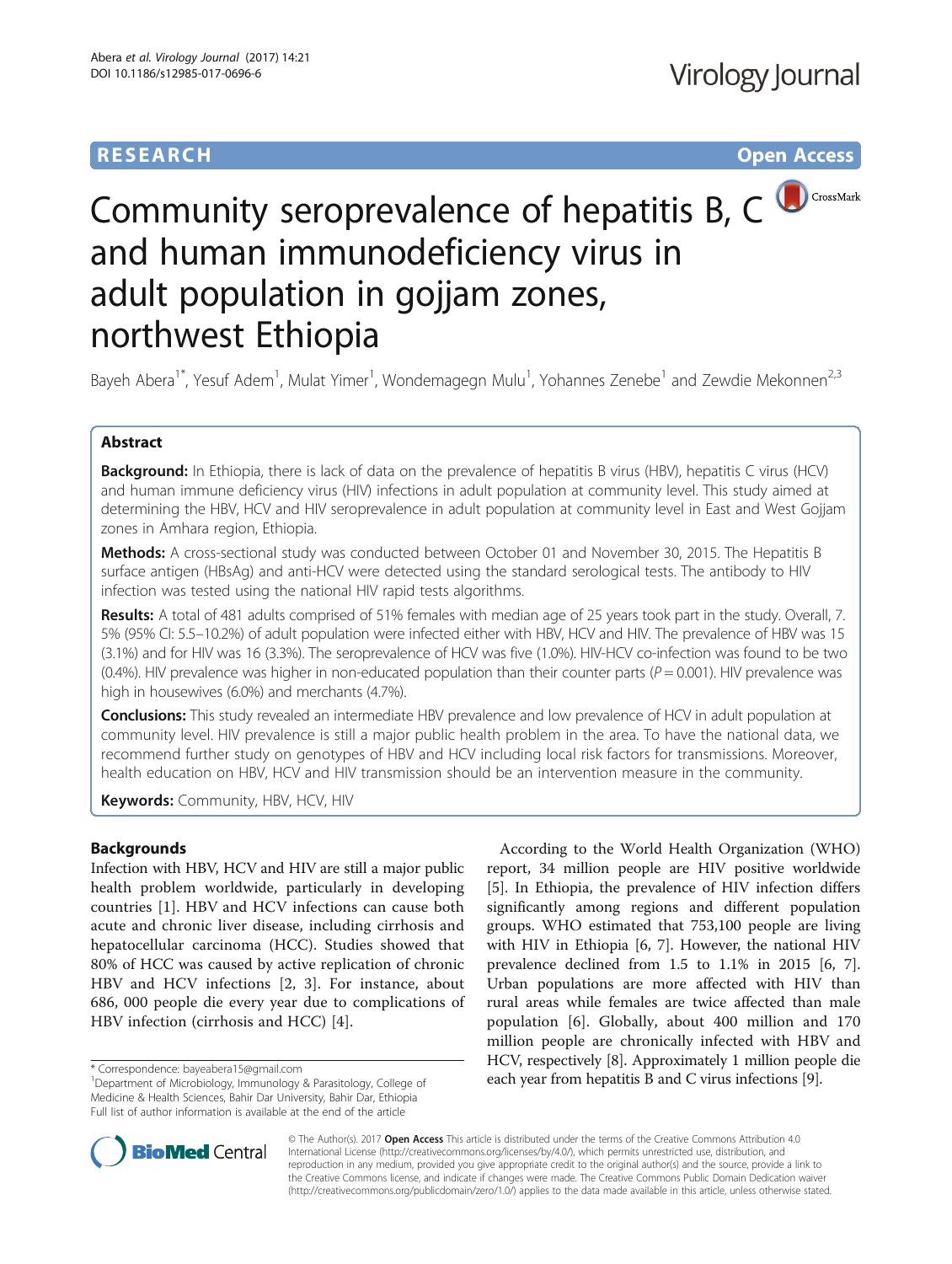In Ethiopia, there is lack of information on the prevalence of HBV, HCV and HIV in the general population. This is due to the fact that virtually all prevalence data on HBV, HCV and HIV have been obtained in selected group of people with risk factors such as pregnant women, military personnel and patients with liver disease [[10](#page-4-0)–[12\]](#page-4-0). For instance, the prevalence of HBV and HCV in pregnant women was between 4.4 and 0.26%, respectively [\[13](#page-4-0)]. Therefore, the prevalence of HBV, HCV and HIV infections at the community level is not known. The present study was therefore conducted to determine the prevalence of HBV, HCV and HIV infections among adults at house hold level in the community in East and West Gojjam zones in Amhara region, Ethiopia.

### Methods

#### Study design and period

We conducted a community-based cross sectional study in East and West Gojjam administrative zones in Amhara region between October 01 and November 30, 2015. From each household, only one adult who gave consent to participate in the study were involved in the study.

#### Source and study population

The source population was all apparently healthy adult population in East and West Gojjam Zones in the Amhara region. Apparently healthy adults with age  $\geq 18$  years of both sexes from the selected households in the study area were deemed a study population.

#### Sample size and sampling

The sample size was calculated using single population proportion formula. It was calculated by taking a proportion of 0.5 by assuming that the mean  $(\mu)$  population for each parameter is known to be 50%, 2% marginal error, and 95% confidence levels. Therefore, the sample size of 481 was determined. The households from each district were selected using systematic random sampling technique after getting the nth value by dividing the total number of households with the total number of selected households.

#### Data collection

Trained laboratory technicians interview study participants and collected data on demographic, monthly income, education and marital status were collected by face to face interview using a structured questionnaire.

#### Detection of HBsAg and anti-HCV and anti-HIV

Trained laboratory technicians collected 5 ml of whole blood aseptically from vein by puncture. The collected blood was allowed to clot then serum was separated by centrifugation at room temperature. Antibody to HIV infection was tested using the national HIV rapid diagnostic tests

algorithm. Initially, HIV infection was screened using KHB (Bio-Engineering, Shanghai, Kehua). The HIV positive samples were re-tested with STAT PAK (Chembio diagnostic, Newyork, USA). HIV positive serums which showed discordant results between the first test (KHB) and the second test (STAT PAK) were tested with Unigold (Trinity Biotech Bray, Ireland) as tie breaker.

The presence of hepatitis B surface antigens (HBsAg) in serum was detected using advanced quality One Step Rapid Test per instructions of the manufacturer (Zhejiang Orient Gene Biotech, Zhejiang, China). The anti-HCV antibody was detected using One Step Rapid Test per instructions of the manufacturer (Zhejiang Orient Gene Biotech, Zhejiang, China). The samples found to be positive for HBV and HCV had been re-tested in duplicate. The HIV positive samples were re-tested with STAT PAK per the manufacturers' instruction. To ensure the reliability and quality of data, positive and negative control sera were run following the manufacturer recommendations alongside the test kits.

#### Data analysis

Data was entered into Statistical Package for Social Science (IBM Corp. Released 2011. IBM SPSS Statistic Armonk, NY: IBM Corp). A categorical variable were tested using the Chi-square tests. All statistical tests were two-tailed, and the significance level was set at  $P < 0.05$ .

#### Ethical clearance

The Research Ethics Review Committee of the College of Medicine and Health Sciences of Bahir Dar University has approved the ethical clearance. Written consent was obtained from each study participants to provide blood for HBV, HCV and HIV determination for research purpose. The study participants found to be positive for HBV, HCV and HIV were reported to physicians and/or health officers for treatment and counselling. Information obtained at any course of the study was kept confidential.

#### Results

#### Socio-demographic profiles

A total of 481 adults comprised of 245 (51%) of females and 236 (49%) males from the community participated in the study. The median age of the study participants was 25 years (ranged 18–60 years). Assessment of education showed that 153 (31.8%) of the participants did not have formal education. The majority (97.1%) of participants were urban residents. Table [1](#page-2-0) depicts the marital status, monthly income and occupation of the study participants.

#### Prevalence of HBV, HCV and HIV infection

Overall, 7.5% (95% CI: 5.5–10.2%) of adult population at the community were infected either with hepatitis B or C viruses and HIV. Of these, HBV prevalence accounted for 3.1%. The seroprevalence of HCV was 5 (1.0%). The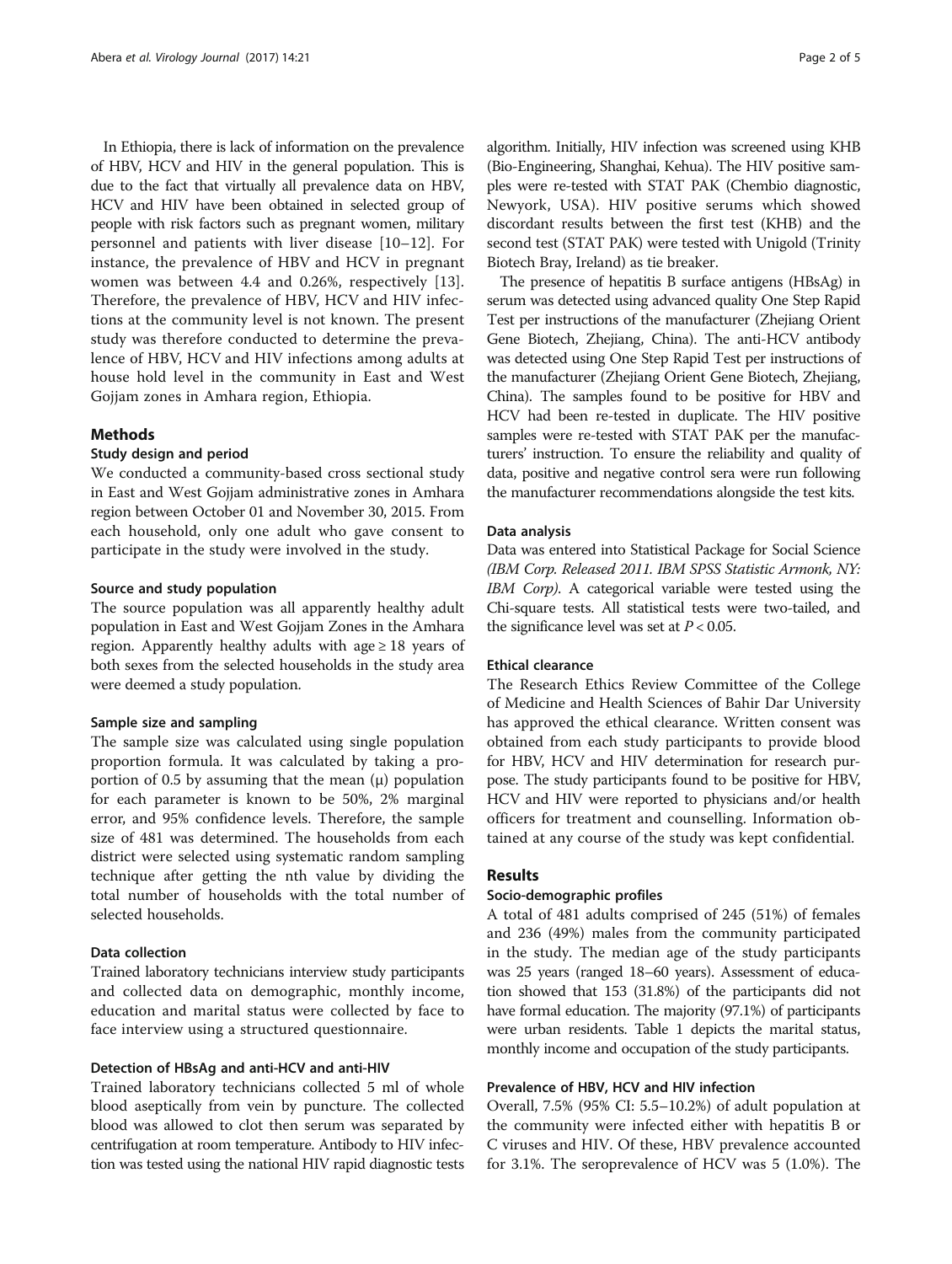| Variables      |                      | Number | Percentage |
|----------------|----------------------|--------|------------|
| Sex            | Female               | 245    | 51.0       |
|                | Male                 | 236    | 49.0       |
| Age group      | 18-25 years          | 257    | 53.5       |
|                | >26 years            | 224    | 46.5       |
| Residence      | Urban                | 467    | 97.0       |
|                | Rural                | 14     | 3.0        |
| Education      | Elementary and above | 351    | 73.0       |
|                | No formal education  | 130    | 27.0       |
| Marital status | Single               | 245    | 51.0       |
|                | Married              | 189    | 39.3       |
|                | Windowed             | 20     | 4.2        |
|                | Divorced             | 27     | 5.5        |
| Monthly income | <500 birr            | 324    | 67.4       |
|                | ≥500 birr            | 157    | 32.6       |
| Occupation     | Government employee  | 105    | 21.8       |
|                | Merchant             | 64     | 13.3       |
|                | Housewife            | 85     | 17.7       |
|                | Farmer               | 35     | 7.3        |
|                | Non-employee         | 191    | 39.7       |
| Total          |                      | 481    | 100        |

<span id="page-2-0"></span>Table 1 Socio-demographic profiles of study participants for HBV, HCV and HIV

prevalence of HIV was 3.3%. In this study, only two (0.4%) adults were co-infected with HCV and HIV. However, HBV and HIV co-infection was not found. Table 2 illustrated the prevalence of HBV, HCV and HIV infections.

#### Risk factor for HBV, HCV and HIV prevalence

In the present study, no statistical significant differences were observed for HBV and HCV infections in terms of age, sex, residence and marital status. However, HIV prevalence was in higher in females than males  $(P = 0.001)$ . Furthermore, HIV prevalence was higher in non-educated population than their counter parts  $(P = 0.001)$  (Table [3](#page-3-0)). Considering occupations of adults, HIV prevalence was higher in merchants (4.7%) than others.

Table 2 Seroprevalence of HBV, HCV and HIV among adult population

| Variables              | Positive |           | Negative   | Total     |  |
|------------------------|----------|-----------|------------|-----------|--|
|                        | N(% )    | 95%, CI   | N(% )      |           |  |
| <b>HBsAg</b>           | 15(3.1)  | 1.9, 5.1  | 466 (96.9) | 481 (100) |  |
| Ant-HCV antibody       | 5(1.0)   | 0.4.2.4   | 476 (99)   | 481 (100) |  |
| Anti-HIV antibody      | 16(3.3)  | 2.1, 5.33 | 465 (96.3) | 481 (100) |  |
| Co-infection (HIV&HCV) | 2(0.4)   | 0.1, 1.5  | 479 (87.5) | 481 (100) |  |
| Total                  | 36(7.5)  | 5.5,10.2  | 445 (92.5) | 481 (100) |  |

#### **Discussion**

This study showed the prevalence of HBV, HCV and HIV infections among adult population at the community level. Overall, 7.5% of the adult population was infected either with hepatitis B or C viruses and HIV. This indicated that HBV, HCV and HIV infections are the major public health problems in Ethiopia. HIV prevalence in the present study (3.3%) is higher than the national adult HIV prevalence which is 1.1% [[14](#page-4-0)]. Furthermore, HIV prevalence in females (5.2%) was higher than the national HIV prevalence among females (1.4%) [[3\]](#page-4-0). Like other reports, the prevalence of HIV was significantly higher in females than males  $(P = 0.001)$  [\[14](#page-4-0)–[16](#page-4-0)].

In this study, a statistically significant association was observed between HIV prevalence and educational levels. HIV prevalence was higher among non-educated adults  $(P = 0.001)$ . Likewise, studies indicated that HIV prevalence in developing countries was higher among less educated groups [\[8](#page-4-0), [17\]](#page-4-0). It is well documented that in the early stage of HIV pandemic, the prevalence of HIV infection was higher among well educated people in urban areas than non-educated people. However, in later stage, due to the availability of information on prevention of HIV transmission, it decreases in educated people [[17](#page-4-0)]. Furthermore, the prevalence of HIV was higher in merchants. This conforms to a study conducted in Ethiopia which stated that merchants had higher odds of being HIV positive than others [\[18\]](#page-4-0).

This study showed an intermediate (3.1%) prevalence of HBV in adults at community level compared to 5–10% HBV prevalence in adult population in sub-Saharan Africa [[9\]](#page-4-0). Likewise, a study conducted in Libya reported 2.2% HBV prevalence in a general population [\[19\]](#page-4-0). In contrast, it is lower compared to other studies conducted in various part of Ethiopia. For instance, 3.8 to 4.4% of HBV prevalence was reported among pregnant women and military person [\[10, 13, 20\]](#page-4-0). A statistically significant association was not observed between HBV positive and risk factors. Although, it was not statistically significant, adults with low monthly income (<500 birr) had higher HBV prevalence (3.7 vs 1.9%) compared to those adults with better income ( $P = 0.22$ ).

Hepatitis C virus (HCV) prevalence in adult population was low (1.0%). Similarly, low prevalence (0.6 to 0.7%) of HCV was reported in pregnant women [[11](#page-4-0), [21\]](#page-4-0). In contrast, higher prevalence of HCV was documented among attendants of voluntary counseling and testing for HIV in Ethiopia. For instance, 9.1, 6.0 and 4.3% HCV prevalence were reported in Hawassa, Mekelle and Adwa, respectively [[22](#page-4-0)–[24\]](#page-4-0). This clearly showed that HCV in the general population is low while higher in risk group of the population.

People with HIV infection are often co-infected with chronic viral hepatitis by HBV and HCV due to common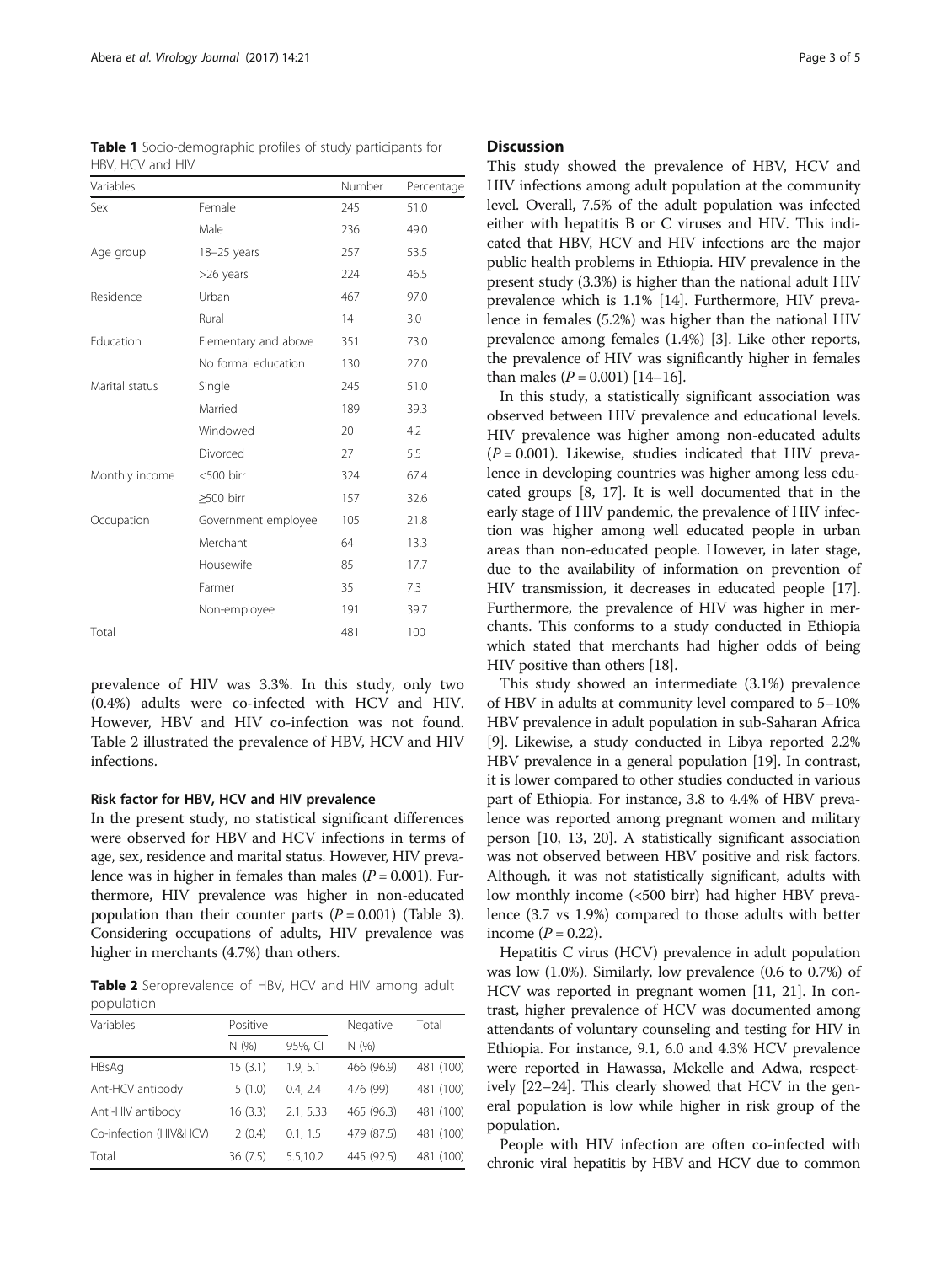| Variables            | HBsAg N (%) |            | $P-$ value | HIV status N (%) |            | $P$ value | HCV status N (%)         |            | $P$ value |
|----------------------|-------------|------------|------------|------------------|------------|-----------|--------------------------|------------|-----------|
|                      | Pos         | Neg        |            | Pos              | Neg        |           | Pos                      | Neg        |           |
| Sex                  |             |            |            |                  |            |           |                          |            |           |
| Females              | 7(3.0)      | 238 (97)   |            | 12(5.0)          | 233 (95)   | 0.001     | 3(1.2)                   | 242 (98.8) | <b>NA</b> |
| Males                | 8(3.5)      | 228 (96.5) | 0.92       | 4(1.7)           | 232 (98.3) |           | 2(0.8)                   | 233 (99.2) |           |
| Age group            |             |            |            |                  |            |           |                          |            |           |
| 18-25 years          | 8(3.2)      | 249 (96.8) | 0.93       | 8(3.0)           | 249 (97.0) |           | 2(0.8)                   | 255 (99.2) | <b>NA</b> |
| $\geq$ 26 years      | 7(3.2)      | 217 (96.8) |            | 8(3.6)           | 216 (96.4) | 0.48      | 3(1.3)                   | 221 (98.7) |           |
| Residence            |             |            |            |                  |            |           |                          |            |           |
| Urban                | 14(3.0)     | 453 (97)   | 0.62       | 15(3.2)          | 452 (96.8) |           | 5(1.1)                   | 462 (98.9) |           |
| Rural                | 1(7.7)      | 13 (92.3)  |            | 1(8.2)           | 12 (92.8)  | <b>NA</b> |                          | 13 (100)   | <b>NA</b> |
| Marital status       |             |            |            |                  |            |           |                          |            |           |
| Single               | 8(3.4)      | 237 (96.6) |            | 8(3.2)           | 237 (96.8) |           | 2(0.8)                   | 243 (99.2) |           |
| Married              | 6(3.5)      | 183 (96.5) | 0.95       | 6(3.1)           | 183 (96.9) | <b>NA</b> | 3(1.6)                   | 186 (98.4) |           |
| Widowed              |             | 20 (100)   | <b>NA</b>  | $\sim$           | 20 (100)   |           | $\overline{\phantom{a}}$ | 20 (100)   | <b>NA</b> |
| Divorced             | 1(3.8)      | 26 (96.2)  | <b>NA</b>  | 2(7.4)           | 25 (92.6)  |           |                          | 27 (100)   |           |
| Education            |             |            |            |                  |            |           |                          |            |           |
| Elementary and above | 12(3.4)     | 339 (96.6) | 0.28       | 6(1.7)           | 345 (98.3) | 0.001     | 3(0.8)                   | 348 (99.2) |           |
| No formal education  | 3(2.3)      | 126 (97.7) |            | 10(7.8)          | 119 (92.2) |           | 2(1.6)                   | 127 (98.4) | <b>NA</b> |
| Monthly income       |             |            |            |                  |            |           |                          |            |           |
| <500 birr            | 12(3.7)     | 312 (96.3) | 0.22       | 14(4.3)          | 310 (95.7) | 0.08      | 4(1.2)                   | 320 (98.8) | <b>NA</b> |
| $\geq$ 500 birr      | 3(1.9)      | 154        |            | 2(1.3)           | 155 (98.7) |           | 1(0.6)                   | 156 (99.4) |           |
| Occupation           |             |            |            |                  |            |           |                          |            |           |
| Government employee  | 3(2.8)      | 102 (97.2) | <b>NA</b>  | 3(2.8)           | 102 (97.2) | <b>NA</b> | $-$                      | 105 (100)  |           |
| Merchant             | 2(3.1)      | 62 (96.9)  |            | 3(4.7)           | 61(95.3)   |           | 1(1.6)                   | 63 (98.4)  | <b>NA</b> |
| Housewife            | 3(3.5)      | 82 (97.2)  |            | 5(6.0)           | 80 (94.0)  |           | 1(1.2)                   | 84 (98.8)  |           |
| Farmer               | 1(2.8)      | 34 (97.2)  |            |                  | 35 (100)   |           | $\overline{\phantom{a}}$ | 35 (100)   |           |
| Non-employee         | 6(3.1)      | 185 (96.9) |            | 5(2.6)           | 186 (97.4) |           | 3(1.6)                   | 188 (98.4) |           |

<span id="page-3-0"></span>Table 3 Association of HBV, HCV and HIV prevalence with sociodemogrphic variables

NA: not applicable

modes of transmission. Two (0.4%) adults were co-infected by HCV and HIV. However, a study conducted on selected risk group of people reported higher co-infection of HIV-HBV (34%), HIV-HCV (8.0%) and HBV-HCV (2%) [[25\]](#page-4-0). Moreover, 5.6% HIV-HBV and 5% HIV-HCV coinfections were documented in HIV positive individuals [[26\]](#page-4-0). These differences might be due to the study population differences. The Quantative-real time polymerase chain reaction (qRT-PCR) was not used to confirm the positive samples. Therefore, this deemed to be a certain limitation for this study.

### Conclusion

This study showed an intermediate prevalence for HBV and low for HCV in adult population at community level. However, HIV prevalence was higher in non-educated adults at community levels. We recommend further national wide studies on the prevalence and genotypes of HBV and HCV including risk factors in the general population.

#### Abbreviations

HbsAg: Hepatitis B surface antigen; HBV: Hepatitis B virus; HCV: Hepatitis C virus and HIV human immune deficiency virus; HHC: Hepatocellular carcinoma

#### Acknowledgements

The authors deeply acknowledge all the study participants for their willingness to be part of the study group. We also thank the support of Bahir Dar Regional Health Research Laboratory Centre for facilitating the research process.

#### Funding

This study was financed by Biotechnology Research Institute of Bahir University.

#### Availability of data and materials

Please request the author for data and materials related to this manuscript via bayeabera15@gmail.com.